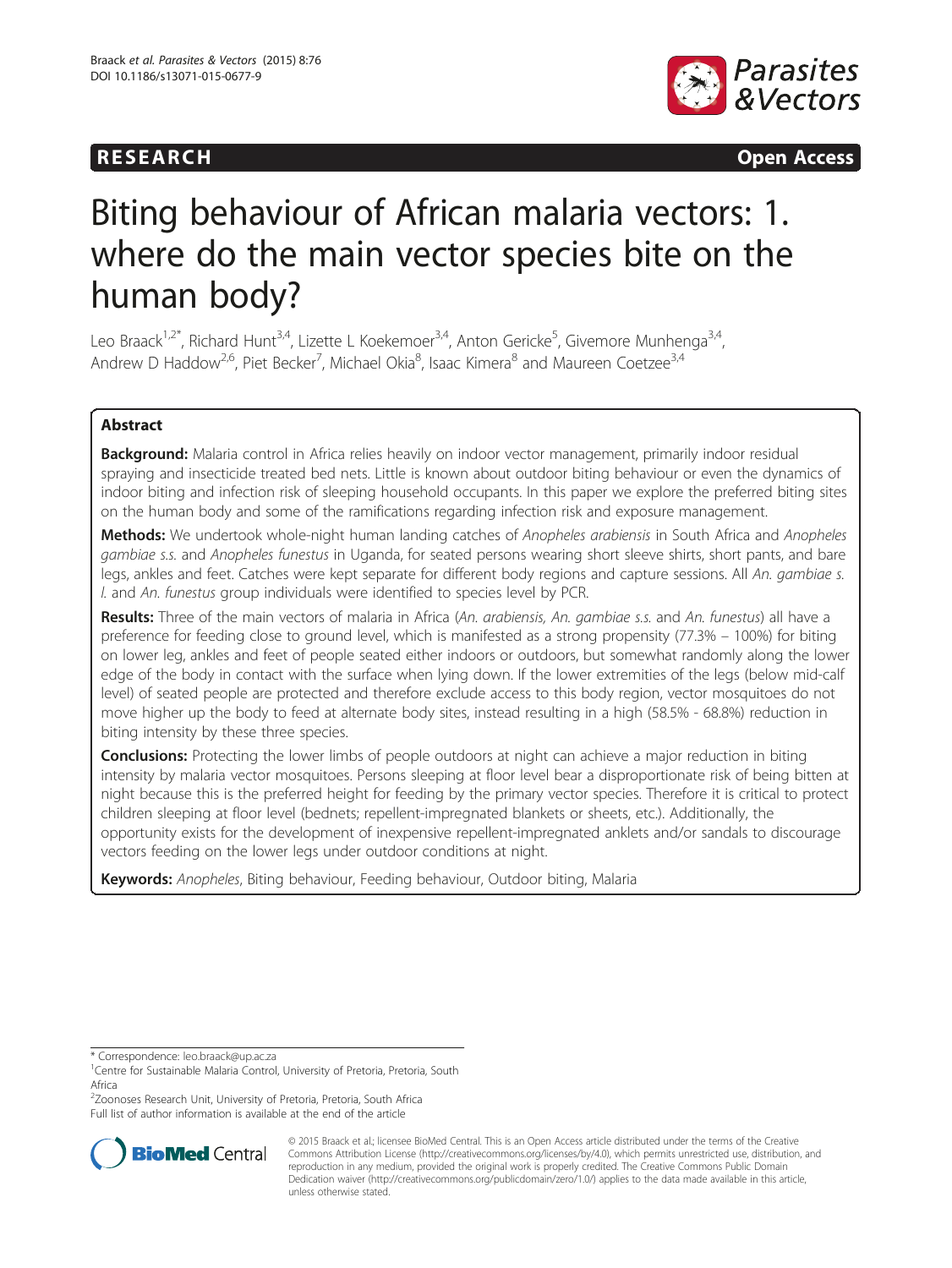#### <span id="page-1-0"></span>Background

The renewed commitments to global malaria eradication [[1-3](#page-8-0)] and vigorous interventions towards that goal over the past decade have resulted in a dramatic decline in case numbers and mortalities associated with this disease [[4-6\]](#page-8-0). However, challenges, especially in Africa, associated with increasing vector resistance to current-generation insecticides [[5,7-9\]](#page-8-0), shifting vector behaviour towards increased outdoor biting thus avoiding insecticide-treated surfaces [\[10](#page-8-0)-[14](#page-8-0)], and shortfalls in funding [[5\]](#page-8-0) collectively mean that a plateau in the decline of malaria may be reached, or at least a reduction in the pace of malaria control success. The current near-complete reliance on indoor residual spraying (IRS) and insecticide treated bed nets (ITN's) for vector control is a cause for concern [[5](#page-8-0)] and lends support for calls advocating broadened control strategies and exploration of fresh approaches [[15](#page-8-0)-[17](#page-8-0)]. In this paper we focus attention on the unusually similar biting behaviour of three of the most important African malaria vectors, Anopheles gambiae s.s., An. arabiensis and An. funestus. We demonstrate the strong preference for feeding on the human body at very low levels close to the ground, and discuss the opportunities this presents for behavioural targeting to reduce biting risk and therefore reduced malaria infection.

# Methods

# Study areas

For An. arabiensis we selected Malahlapanga (S22° 53.374′ E31°02.391′) in South Africa as this site usually has a strong, reliable population of this species present. It is a freshwater spring in a remote wilderness setting, the site attributes described by Braack et al. [[18](#page-8-0)]. Because there are no human dwellings in the vicinity, only outdoor catches were possible.

For An. gambiae and An. funestus, we worked in a high-transmission malaria region in northern Uganda, based on the advice of the Uganda National Malaria Control Programme staff. Most collections were made in or very near the villages of Agule (N01°41.130′ E33° 12.944′), Akaidebe (N02°06.953′ E33°00.372′) and Araki (N02°10.879′ E32°55.979′).

#### Mosquito collectors

In South Africa, we used persons well experienced in human landing catches, drawn from malaria research institutions and Provincial Malaria Control Programmes. In Uganda we relied on a mix of well-experienced malaria entomology researchers and Uganda National Malaria

Control staff supplemented occasionally with local villagers trained to do human landing catches. For such newly trained villagers, the first few nights of catches were disregarded until they were considered sufficiently experienced. Senior research staff were present at all times either as part of the group doing collections (small group focal collections) or walking between different groups for whole-night quality control of collectors placed inside and outside dwellings in villages.

#### Study design

Our primary focus was to understand where on the human body the main vector species bite, especially in outdoor situations. We therefore placed trained mosquito catchers—in some situations well away from any village or human dwellings or in some cases within a village but at least three metres from the nearest human dwelling seated on plastic stools or chairs and spaced at least three metres apart. At first, we wore only short pants (i.e. no shirt or socks and shoes), but as it became apparent after several hundred bites that only the lower legs were being targeted by vector species we reverted to wearing short-sleeved shirts, short pants with bare legs and feet; this also enabled us to bring women volunteers into the study as catchers as any concerns about naked torsos were then obviated. All people were requested not to apply repellents or deodorants or other odour substances within at least 12 hours of commencing catches. All persons were trained in human landing catches (HLC) and represented a mix of males and females, black and Caucasian, between 18 to 60 years of age. Each person was provided with a flashlight, an aspirator to catch biting mosquitoes, and three netting-topped polystyrene cups for each 45-minute catch-session. Each polystyrene mosquito holding cup was labelled with the name of the person, time-session, and body-region at which the mosquito was caught. The body-regions were defined as described below.

For An. arabiensis in South Africa where we started this study, polystyrene cups were labelled at first into multiple body regions (see Table 1), but as it involved many cups for multiple persons for multiple catch sessions per night, and because it became apparent that biting was limited to particular body regions, we soon simplified collection cups to reflect only "Ankles/Feet", "Lower Leg", and "Rest of Body". The upper limit of the ankle was arbitrarily defined as being at the narrowest part of the lower leg where the ankle then starts to form a bulge. "Lower Leg" was defined as being from that

Table 1 Detailed bite sites for Anopheles arabiensis at people wearing short pants only

| <b>Toes</b> | Foot | Ankle                                     | Ankle to mid-calf Mid-calf to knee Upper leg Torso |          |            |                        | Arms & hands Shoulders & neck Head |           |
|-------------|------|-------------------------------------------|----------------------------------------------------|----------|------------|------------------------|------------------------------------|-----------|
|             |      | 9 (8.2%) 27 (24.5%) 59 (53.6%) 13 (11.8%) |                                                    | 2 (1.8%) | $0(0.0\%)$ | $0(0.0\%)$ 0 $(0.0\%)$ | $0(0.0\%)$                         | $(0.0\%)$ |

Number (and percentage) of bites on bodies of three seated persons during one night; no shirt, short pants only, no socks or shoes (n = 110 bites).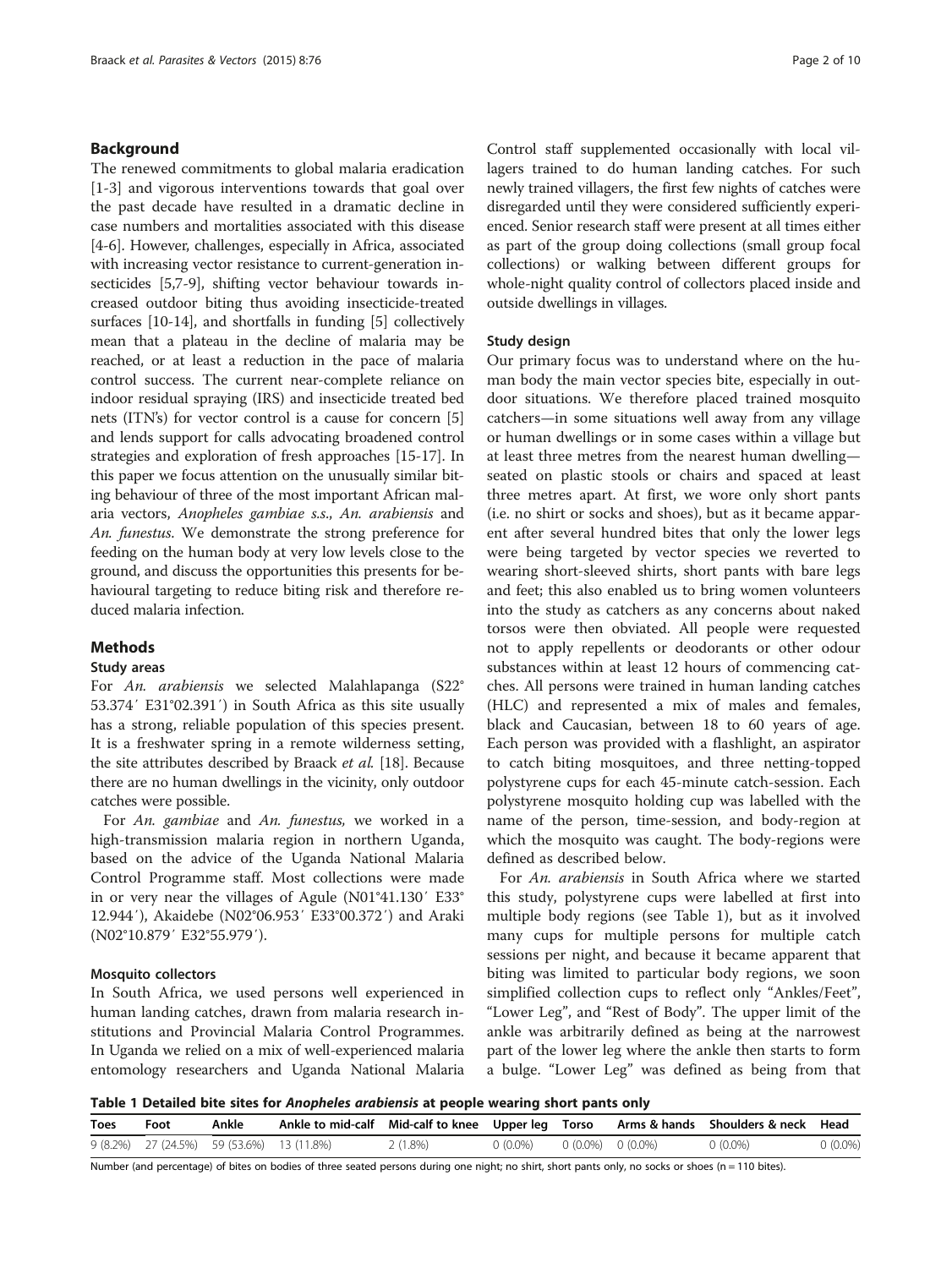<span id="page-2-0"></span>narrowest part of the leg at the ankle, up to a point halfway to the knee. A line was drawn with a pen on each person's leg to minimize confusion in interpretation where "Lower Leg" ends.

For An. gambiae s.s. and An. funestus in Uganda, initially we followed the same categorization of catches as for An. arabiensis in South Africa, but later when the feeding trends became apparent we further simplified the catch-categories into "Lower Legs" (which included ankles and feet) and "Rest of Body". When villagers were assisting with catches, we drew pictures of Lower Leg and Rest of Body on the cups for easier identification of cups.

Catch data for An. arabiensis include results from intensive work at Malahlapanga from 1990 to 1992 but with supporting catches during November and December 2012. Data for An. gambiae s.s. and An. funestus are from two months of work in Uganda during April and October 2013.

Mosquito collections took place from 18 h00 to 06 h00, except on two nights when only a few hours were possible due to onset of rain and/or wind (Ubuli and Ogobi, Table 2). Catch-sessions lasted for 45-minute periods every hour, with a 15 minute break to allow changes in collection cups, refreshments and ablutions, before commencing the next 45-minute session. Each mosquito was blown from the aspirator into the appropriate cup labelled as to body region. All mosquitoes were kept in cool-boxes to maximise survival, then killed upon arrival back at the central workstation by freezing, microscopically separated into species (An. gambiae complex or An. funestus group), counts recorded on paper-forms for later transfer to computer spreadsheet, and each mosquito of gambiae complex or funestus group individually placed in an Eppendorf tube with silica gel. Preserved mosquitoes were subsequently identified by PCR assays at the laboratories of the Wits Research Institute for Malaria, University of the Witwatersrand, Johannesburg, South Africa. Of the mosquitoes historically known as An. gambiae s.s. "M" or "S" molecular forms, only one individual was identified as "M" form (from Uganda), now named An. coluzzii Coetzee & Wilkerson [[19](#page-8-0)]. All references to An. gambiae s.s. in this paper relate only to the "S" molecular form (now known as the nominotypical An. gambiae Giles).

For each of the three vector species discussed in this paper, at some point it became clear that there was a definite preference for feeding at ankles and feet of standing or seated people. To test the effect of denying access by vector mosquitoes to such high-preference ankles and feet regions, we covered this area with plastic bags for complete exclusion. This was done both in South Africa and in Uganda when a sufficient number of people were available, usually by having at least one person with ankles and feet covered in the group, and different people taking turns on different nights to randomize attractiveness of different people. Such persons with covered ankles and feet would sit the whole night following the same routine of mosquito landing catches as persons with exposed ankles and feet. The purpose of the exercise was to determine the effect on biting-rate and potential bite-site shifts arising from preventing Anopheles accessing the preferred ankles and feet positions (i.e. do those mosquitoes that would normally bite on ankles and feet move to other parts of the body if denied access to ankles and feet).

To understand biting patterns on sleeping people, we placed individual persons wearing only short pants (no foot covering) on mats on the ground, with two or more collectors roaming around the body of the reclining person to catch landing mosquitoes. Such mosquitoes were kept in polystyrene containers and treated in the same way as outlined above for seated people. The roaming collectors stood well away (c.a. three metres) from the persons lying on the ground so as to avoid their lower

Table 2 Distribution of bites by Anopheles gambiae s.s. and Anopheles funestus

|               | Anopheles gambiae s.s. |                   |              | Anopheles funestus |                   |              |
|---------------|------------------------|-------------------|--------------|--------------------|-------------------|--------------|
| Locality      | Ankle/foot             | Ankle to mid-calf | Rest of body | Ankle/foot         | Ankle to mid-calf | Rest of body |
| Araki night 1 | 9                      |                   | 0            | 15                 |                   | 0            |
| Araki night 2 | 15                     |                   |              | 14                 |                   |              |
| Araki night 3 |                        |                   |              | 18                 |                   |              |
| Araki night 4 | 4                      |                   |              |                    |                   |              |
| Araki night 5 |                        |                   |              |                    |                   |              |
| Araki night 6 |                        |                   |              |                    |                   |              |
| Ubuli         |                        |                   |              |                    |                   |              |
| Ogobi         |                        |                   |              |                    |                   |              |
| Agule         | 14                     |                   |              | 14                 |                   |              |
| <b>Total</b>  | 64                     | 14                |              | 76                 |                   |              |

Two persons seated outdoors away from village, wearing short-sleeve shirt, short pants, no socks or shoes. North-central Uganda.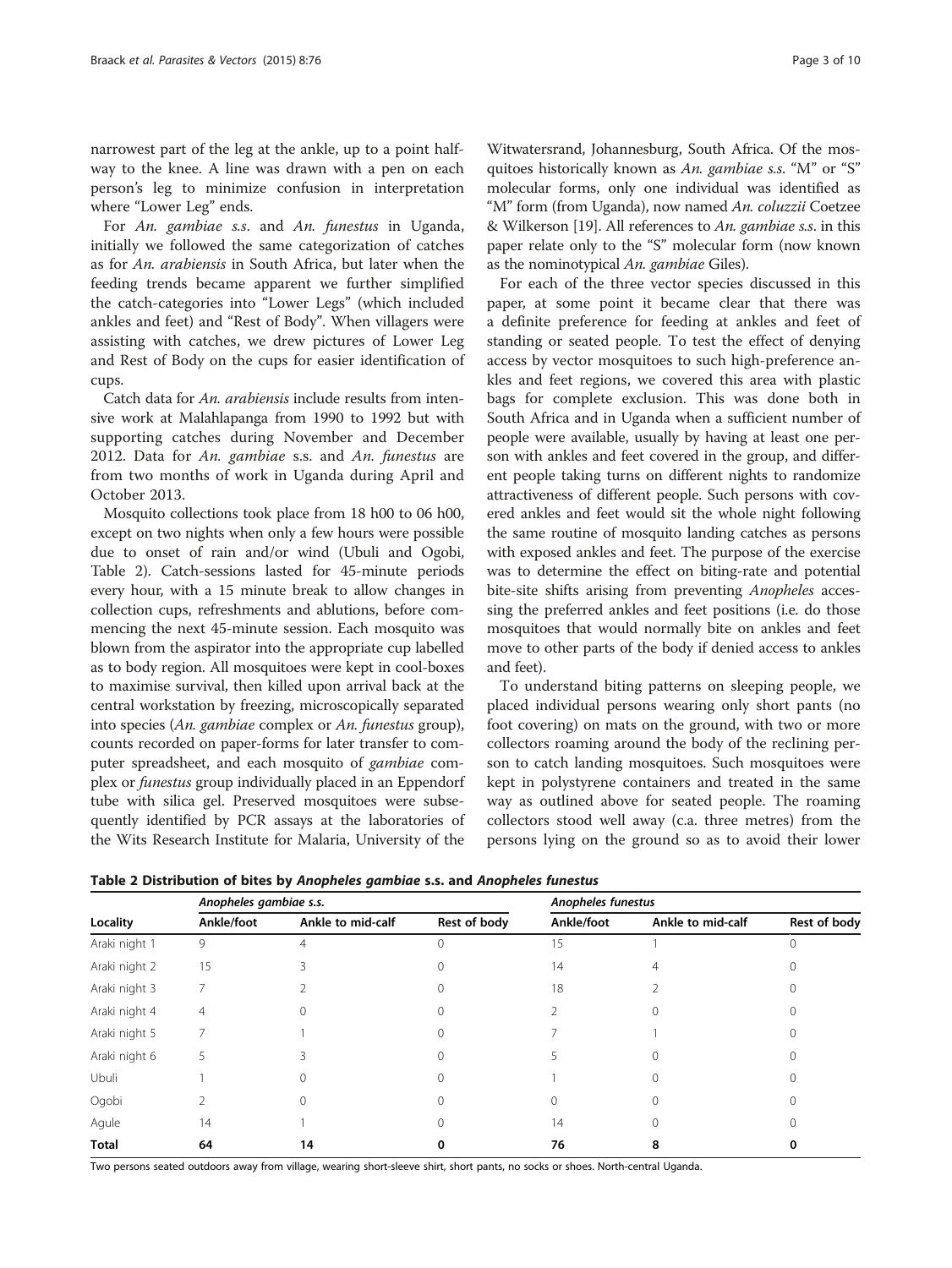legs attracting or otherwise affecting mosquitoes at the recumbent persons, moving in to collect mosquitoes only when prompted by the recumbent persons that they felt a mosquito biting them.

In summary, we had six categories of human landing catches:

- a) Seated people wearing short pants but no shirt and no socks or shoes, far removed from any human habitation;
- b) Seated people wearing short pants, shirt but no socks and shoes, far removed from any human habitation;
- c) People seated outdoors within a typical small African village but at least three metres from the nearest dwelling, wearing short pants, shirt but no socks and shoes;
- d) People seated indoors within a typical small African, wearing short pants, shirt but no socks and shoes;
- e) Mixed group with all people wearing short pants and shirts, but some having no socks and shoes and some having ankles and feet covered with plastic bags;
- f) Two people lying outdoors flat on the ground wearing short pants only.

#### Data analysis

In this mainly descriptive study use was made of frequencies, proportions, percentages and 95% confidence intervals to describe the data. The comparison of indoor and outdoor biting patterns employed a two-sample proportions test at the 0,05 level of significance.

### Ethical considerations

Ethical clearance was obtained from the University of Pretoria for human landing catches and all other aspects of this study, thereby also satisfying the ethical clearance requirements of collaborating institutions in South Africa and Uganda. In Uganda we worked in collaboration with staff of the Uganda National Malaria Control Programme, through whom permission was obtained from village leaders and household heads to work in specific areas and to obtain volunteers for training as mosquito collectors. Informed consent signatures were obtained from villagers who assisted with the human landing catches. All persons conducting mosquito human landing catches were provided with free malaria prophylactic medication.

## Results

# South Africa: Anopheles arabiensis Human body feeding site preferences

# Of 110 An. arabiensis caught outdoors feeding on seated humans wearing only short pants but no shirt, socks or shoes, 86.4% (95/110; 95% CI = 80.0% - 92.8%) landed and commenced feeding at toes, feet and ankles, while

the remaining bites were above the ankles but below the

knee (see Table [1\)](#page-1-0). Of 1,614 An. arabiensis caught outdoors feeding on seated humans wearing T-shirts, short pants but no socks or shoes, 92.7% (1496/1614; 95% CI = 91.4% - 94.0%) landed and commenced feeding at toes, feet and ankles, while another 5.0% attempted feeding immediately above the ankle below mid-calf level. Thus, 97.7%  $(1577/1614; 95\% \text{ CI} = 97.0\% - 98.4\%) \text{ of } An.$  arabiensis were biting at the very lowest part of the body (the remaining 2.3% fed below the knees) (see Table 3).

Based on a larger sample (not necessarily focussed on bite site preference but other studies to determine nocturnal biting cycle) of 2,181 An. arabiensis caught at monthly sampling sessions during the hot season (October to April) and straddling the wet season (November to March), the nightly human biting rate was 25.96 which is the average number of bites a person could expect to receive per night from An. arabiensis at Malahlapanga during that season.

To better understand whether the strong preference for feeding at ankles and feet related to an intrinsic attraction to these body regions or more indirectly related to height above ground, we placed people lying flat on the ground, wearing only short pants. Under such conditions An. arabiensis landed and commenced feeding within a few centimetres of almost all points of contact between the body and ground, excluding the head ( $n = 158$ ) bites). Distribution of bites is provided in Table [4](#page-4-0) and graphically represented in Figure [1](#page-4-0).

#### Effect of denying access to ankles and feet

Using ten people as bait over a series of nights, five persons with covered ankles/feet alternating with five people having exposed ankles/feet, a total of 1,118 bites were received from An. arabiensis. Of these, 852 were at persons with exposed ankles/feet and 266 at persons with covered ankles/feet (bites immediately above plastic bag). This translates to a  $68.8\%$  (586/852; 95% CI = 65.7% - 71.9%) reduction in the number of bites by An. arabiensis at people having protected ankles and feet,

Table 3 Detailed bite sites for Anopheles arabiensis at people wearing shorts and shirts

| <b>Toes</b> | Foot | Ankle                                         | Ankle to mid-calf Mid-calf to knee Upper leg Torso |           |            |                        | Arms & hands Shoulders & neck Head |          |
|-------------|------|-----------------------------------------------|----------------------------------------------------|-----------|------------|------------------------|------------------------------------|----------|
|             |      | 203 (12.6%) 484 (29.9%) 809 (50.1%) 81 (5.0%) |                                                    | 37 (2.3%) | $0(0.0\%)$ | $0(0.0\%)$ 0 $(0.0\%)$ | $0(0.0\%)$                         | 0 (0.0%) |

Number (and percentage) of bites on bodies of four seated persons over six nights, wearing T-shirt, short pants, no socks or shoes (n = 1 614 bites).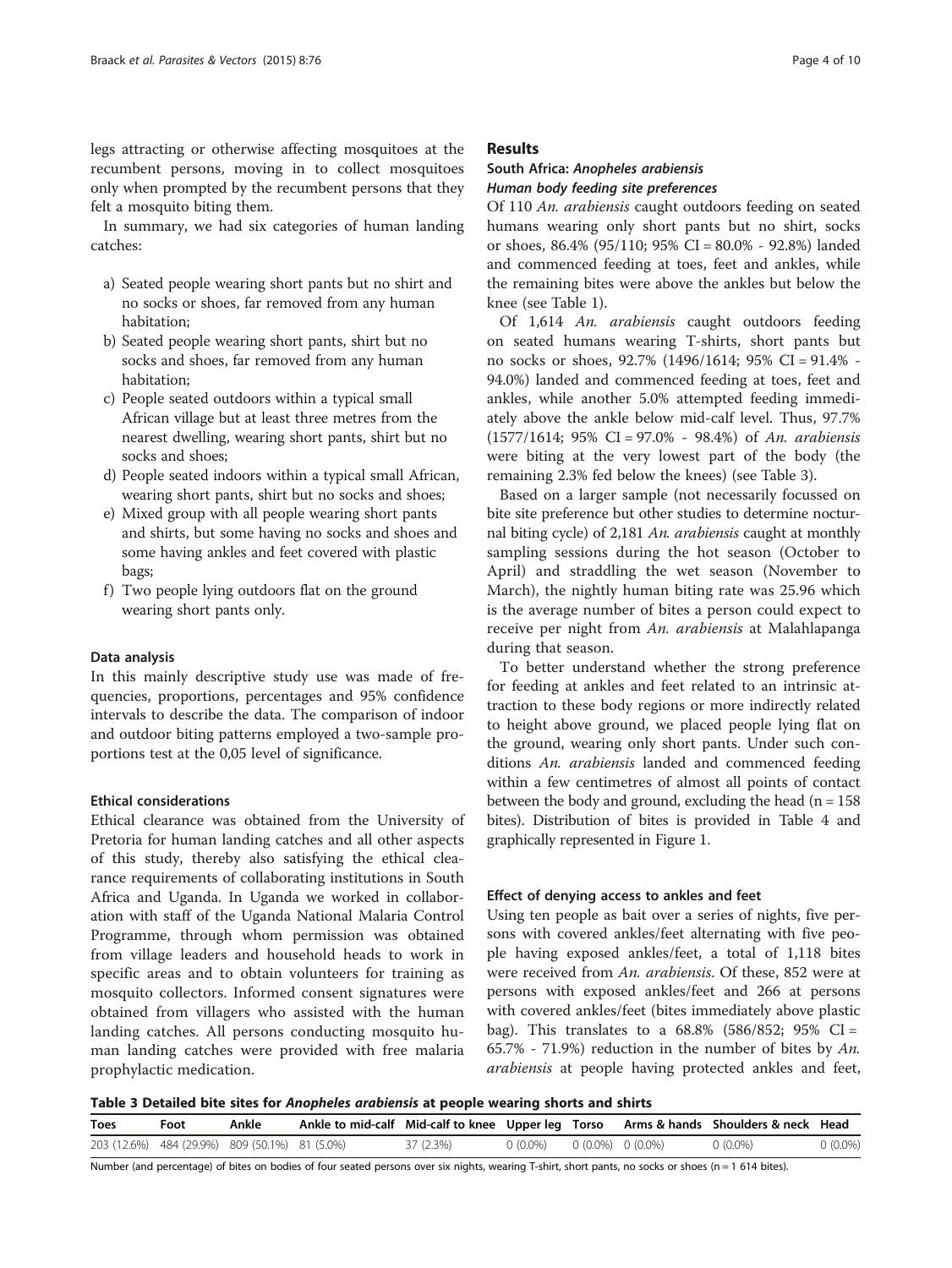| <b>Species</b> | Ankles & feet | Above ankles to knee | Upper leg | Torso | Arms and hands | Shoulders and neck | Head |
|----------------|---------------|----------------------|-----------|-------|----------------|--------------------|------|
| An. arabiensis | 41            | 24                   | 28        | 26    | 32             |                    |      |
|                | Lower leg     | Rest of body         |           |       |                |                    |      |
| An. gambiae    | 22            | 49                   |           |       |                |                    |      |
| An. funestus   |               | 41                   |           |       |                |                    |      |

<span id="page-4-0"></span>Table 4 Number of bites at body regions of persons lying flat on ground

Bites recorded from two people on one night; An. arabiensis in South Africa, An. gambiae and An funestus in Uganda.

under the assumption that if uncovered both groups will have received the same number of bites, i.e.  $n = 852$ .

#### Uganda: Anopheles gambiae and Anopheles funestus:

The findings for An. gambiae and An. funestus were in principle the same as for An. arabiensis.

At people seated in an open clearing some 200 m from a small village, 82.1% (64/78; 95% CI = 73.5% - 90.6%) of An. gambiae landed and commenced feeding at ankles and feet, compared with 90.5% (76/84; 90% CI = 84.2% - 96.8%) of An. funestus landing and feeding at ankles and feet. For both species, 100% of bites occurred below mid-calf level (Table [2\)](#page-2-0). At people seated outdoors in a small village at least three metres from the nearest hut, 95.0% (114/120; 95% CI = 91.1% - 98.9%) of An. gambiae

 $(n = 120)$  and 92.7%  $(165/178; 95\% \text{ CI} = 88.9\% - 96.5\%)$ of An. funestus ( $n = 178$ ) landed and commenced feeding below mid-calf height (all other bites from An. gambiae and An. funestus at seated people occurred between the knee and mid-calf). The percentages dropped at people seated indoors presumably because of the clutter of furniture and proximity of walls which forced mosquitoes to "bounce" up to overcome obstacles; here 81.4% (201/ 247; 95% CI = 76.5% - 86.2%) of An. gambiae  $(n = 247)$ and 77.3% (355/459; 95% CI = 73.5% - 81.2%) of An. funestus ( $n = 459$ ) landed and fed below mid-calf height (remainder below the knees) (Tables [5](#page-5-0) and [6](#page-5-0)). For both species, the proportion of bites on lower legs differed significantly between people seated outdoors and those seated indoors (An. gambiae  $p < 0.001$ , 95% vs 81.4%;

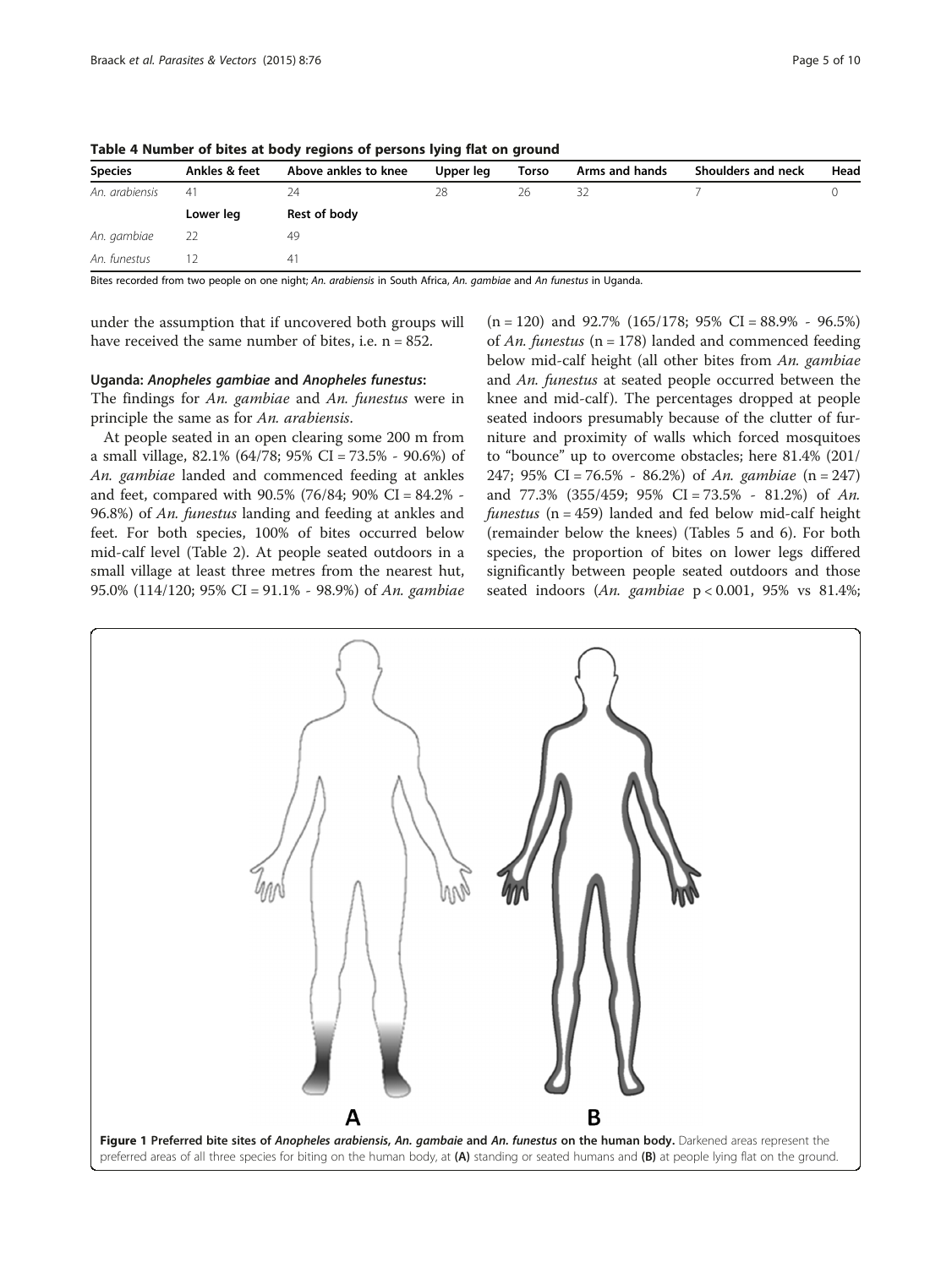<span id="page-5-0"></span>Table 5 Anopheles gambiae s.s.: distribution of bites on people seated outdoors and indoors

|                  | Outdoor                                  |          | Indoor                                   |      |  |  |
|------------------|------------------------------------------|----------|------------------------------------------|------|--|--|
| Locality         | Lower legs<br>(Mid-calf to toes) of body | Rest     | Lower legs<br>(Mid-calf to toes) of body | Rest |  |  |
| Akaidebe         | 7                                        | 0        | 15                                       | 5    |  |  |
| Araki Night 1    | - 18                                     | 0        | 49                                       | 12   |  |  |
| Araki Night 2 32 |                                          | $\Omega$ | 21                                       | 6    |  |  |
| Araki Night 3 42 |                                          | 5        | 61                                       | 15   |  |  |
| Araki Night 4    | - 15                                     | 1        | 55                                       | 8    |  |  |
| <b>TOTAL</b>     | 114                                      | 6        | 201                                      | 46   |  |  |

Four persons seated outdoors and four persons indoors within village, wearing short-sleeve shirt, short pants, no socks or shoes. North-central Uganda.

An. funestus p < 0.001, 92.7% vs 77.3%). Covering the lower legs (below mid-calf level) of people seated outdoors reduced the number of bites from An. gambiae by 58.5%; (27/65; 95% CI = 46.5% - 70.4%) and An. funestus by 77.8% (42/54; 95% CI = 66.7% - 88.9%).

Sample size for mosquitoes biting at persons lying flat on the ground wearing only short pants was small (An. *gambiae*  $n = 71$  and An. funestus  $n = 53$ , but again followed the same trend as for An. arabiensis, by not focussing bites strongly at lower legs but biting close to the ground at most parts of the body except the head (Table [4\)](#page-4-0).

#### Indoor/Outdoor biting preferences

When comparing Indoor vs Outdoor feeding preference for the two species at village settings in northern Uganda, based on groups of five people seated outdoors and five indoors doing whole-night HLC's, 32.7% of An. gambiae bites occurred outdoors and 67.3% occurred indoors (n = 367). For An. funestus, 27.9% of bites occurred outdoors and  $72.1\%$  indoors (n = 637) (Tables 5 and 6).

#### **Discussion**

A considerable body of published work exists providing evidence that not only do different mosquito species often

Table 6 Anopheles funestus: distribution of bites on people seated outdoors and indoors

|                  | Outdoor                                  |      | Indoor                                   |      |  |  |
|------------------|------------------------------------------|------|------------------------------------------|------|--|--|
| Locality         | Lower legs<br>(Mid-calf to toes) of body | Rest | Lower legs<br>(Mid-calf to toes) of body | Rest |  |  |
| Akaidebe         | 6                                        | 0    | 33                                       | 12   |  |  |
| Araki Night 1 32 |                                          |      | 96                                       | 45   |  |  |
| Araki Night 2 35 |                                          | 0    | 41                                       | 7    |  |  |
| Araki Night 3 63 |                                          | 9    | 98                                       | 23   |  |  |
| Araki Night 4 29 |                                          | 3    | 87                                       | 17   |  |  |
| <b>TOTAL</b>     | 165                                      | 13   | 355                                      | 104  |  |  |

Four persons seated outdoors and four persons indoors within village, wearing short-sleeve shirt, short pants, no socks or shoes. North-central Uganda.

prefer to feed at specific body regions [[20-24\]](#page-8-0) (Table 7), but also for targeting hosts at preferred heights above ground [\[18,24-27\]](#page-8-0). This study shows that there is a remarkable convergence in biting behaviour in at least three of the most important malaria vectors in Africa.

## Human body feeding site preferences

The three species An. gambiae, An. arabiensis and An. funestus investigated in this study all displayed a strong preference for feeding at the lower leg areas at seated people, such sitting simulating typical outdoor social situations in the evening in rural villages in Africa. There was an absolute preference for feeding below the knees, with not a single bite above that height in any of the three species of Anopheles, at seated people. The overwhelming majority of bites occurred below mid-calf level, where 97.7% of An. arabiensis bites occurred (92.7% specifically at ankles and feet), An. gambiae varied between 81.4% - 100% and An. funestus 77.3% - 100% preference for below mid-calf biting.

Our findings for An. arabiensis are supported by those of Govere et al. [[28](#page-8-0)] working with eight human bait subjects (only short pants, no shirt, socks or shoes) at the same Malahlapanga site in South Africa, who found that 97.5% of bites  $(n = 519)$  by this species occurred below the knee (81.1% on ankles and feet).

The evidence from this present study also suggests that the preference for feeding especially at the ankle region of seated people is not necessarily targeted at ankles or feet *per se*, but is related to height above ground. While well over 70.0% of bites by all three principal malaria vector species occurred below mid-calf level at people seated on chairs (and 100% below knee level), as soon as people lie down flat on the ground the biting pattern changed, with bites occurring almost anywhere on the body (except the head) near its point of contact with the ground. Dekker *et al.* [\[29](#page-8-0)] conducted trials under strict laboratory conditions and found the same trends, whereby seated people received most bites on

| Table 7 Preferred bite sites for various mosquito species |  |  |  |
|-----------------------------------------------------------|--|--|--|
| (field conditions)                                        |  |  |  |

| <b>Species</b>             | <b>Preferred bite site</b>                                                         | Reference |
|----------------------------|------------------------------------------------------------------------------------|-----------|
| Aedes aegypti              | Head & shoulders                                                                   | 20        |
| Aedes simpsoni             | Head & shoulders                                                                   | 21        |
| Culex pipiens fatigans     | 82% of bites below knee<br>(seated people) 34% of<br>bites below knee (lying down) | 22        |
| Culex quinquefasciatus     | Non-specific whole body                                                            | 20        |
| Eretmapodites chrysogaster | Between ankles & knee                                                              | 23        |
| Anopheles atroparvus       | Head & shoulders                                                                   | 20        |
| Anopheles albimanus        | Head & neck                                                                        | 20        |
| Anopheles farauti          | Feet                                                                               | 24        |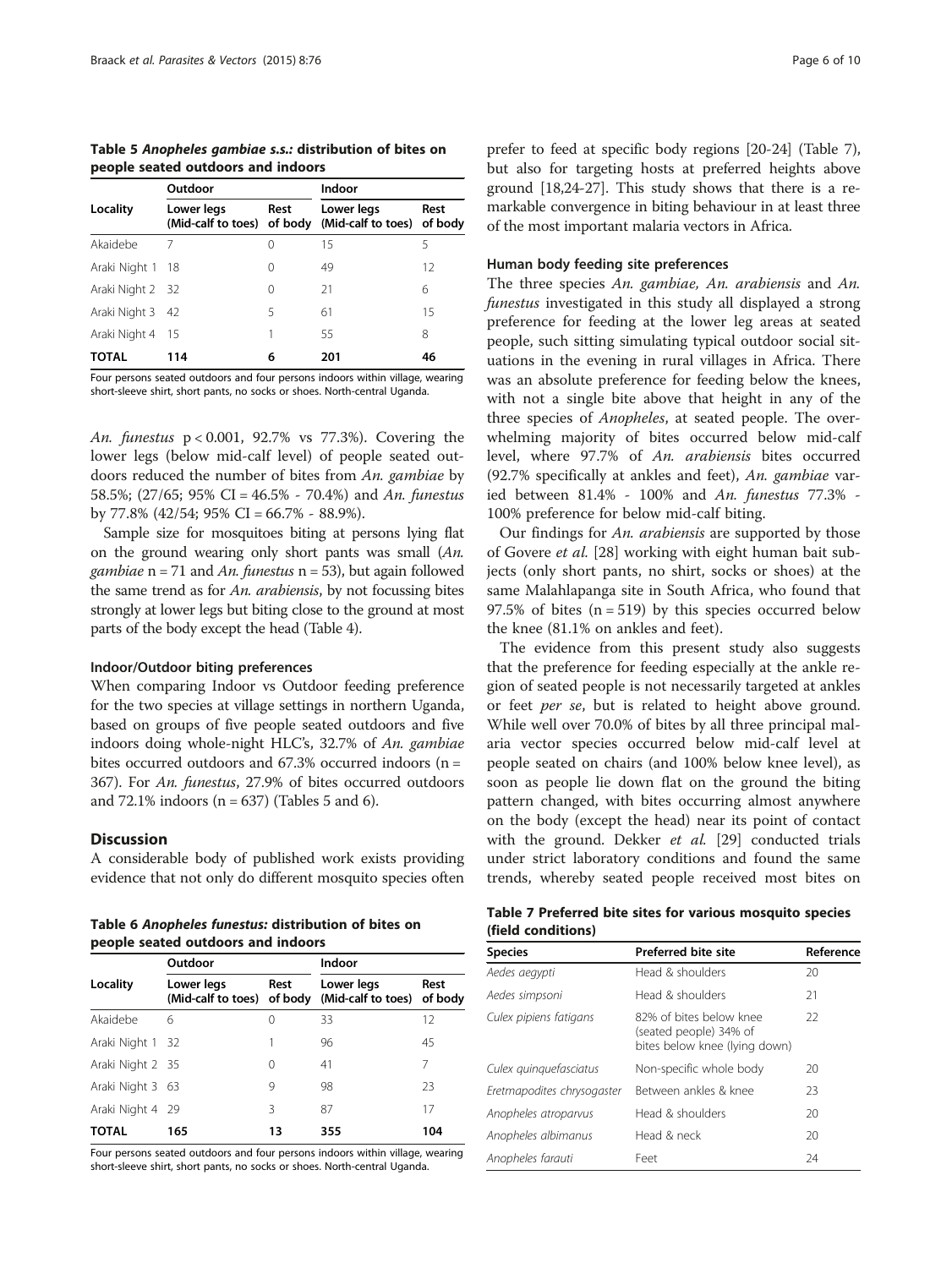legs and feet, but at people lying down with raised legs the bites from An. arabiensis, An. gambiae and An. quadriannulatus (the latter a non-vector species) shifted to the body parts close to the ground while the legs and feet received significantly less bites. These authors concluded that the driving cause for such preference in biting pattern was due to convection currents partially mediated by host odours. We have reservations regarding these conclusions, based on earlier published evidence [\[18\]](#page-8-0) that clearly showed a rapid drop-off in biting rate by An. arabiensis with increasing height above ground, unrelated to potential convection current effects. Similar behaviour has been found in other locations and species, which also demonstrate a preference for feeding close to the ground [\[24,25,30](#page-8-0)]. We suggest that the malaria vector species have innate behaviour which drives them to feed preferentially close to ground level, using odours as an initial means to detect and locate potential hosts, but that final selection of bite site is determined by a more complex interaction of cues (including odours, heat, moisture) with height above ground as a primary over-riding factor.

Takken & Knols [[31](#page-9-0)] reviewed the literature regarding odour-mediated behaviour of African malaria vectors and concluded that there is strong evidence that An. gambiae, An. arabiensis and An. funestus are attracted to human volatiles from a distance. Multiple volatiles have attractant qualities for mosquitoes, some with strong effect on malaria vector species and others not, including that animal (non-human) odours (comprising multiple kairomones) are not particularly attractive to An. gambiae while human odours are. The review provides ample evidence that at least initial attraction and orientation for a range of mosquitoes towards a host as a broad target is largely based on odours, and that the feet are often a rich source of some particular volatiles, but it does not go as far as to show what may cause different mosquitoes to preferentially feed at often different body regions. Other studies [[31,32\]](#page-9-0) have shown that Limburger cheese is attractive to An. gambiae and that the coryneform bacteria responsible for production of the attractant volatiles in such cheese are close relatives of *Brevibacterium epider*midis which is commonly associated with human feet and produce odours attractive to such mosquitoes. However, our understanding of the role of odour attractants is still incomplete, and although such odours may serve at least as initial cues to bring vectors towards a suitable host for feeding, little is known regarding what causes a mosquito to often zero in on a particular body region, or to feed at an apparent preferred height.

In summary, our work under rural African field conditions confirm the laboratory findings of earlier studies on biting preferences of the main malaria vector species, showing that under typical outdoor socializing situations with people seated on stools and chairs, An. arabiensis, An. gambiae and An. funestus all show a very pronounced clear preference for feeding at the lower-most parts of the body close to the ground. This behaviour changes when people lie down, in which situation biting becomes more random along a band of the body (excluding head) in contact with the ground or resting substrate. While our studies were confined to South Africa and Uganda, conversations with fellow malaria entomologists working elsewhere in Africa suggest that the same biting patterns exist in multiple countries across the continent, and that this is therefore likely to be general, innate behaviour within at least the three species discussed in this paper; clearly, however, this generalization needs to be proved by way of further field studies.

#### Effect of denying access to ankles and feet

Another finding of this study is that if the three vector species An. arabiensis, An. gambiae and An. funestus are denied access to the lowermost parts of the body when people are seated outdoors, that percentage of mosquitoes that would have bitten at feet, ankles and below-calf level do not shift to feed higher up the body, but appear to move away to presumably find another host who does have the preferred feeding stratum exposed. This again reinforces the impression that biting and feeding is strongly correlated with height above ground; why move away if perfectly adequate feeding sites are available a short distance higher? As has already been discussed, these same mosquitoes will readily bite and feed at other sites of the body provided that the host is lying down on the ground. Moreover, raising the body to higher levels above ground results in a sharp decline in bites even at ankles and feet [\[18](#page-8-0)]. While this research area appears to have received little attention, at least one other study [[28\]](#page-8-0) found that applying DEET (diethyl-3-methylbenzamide) to ankles and feet resulted in a mean reduction of 69.2% of bites by An. arabiensis.

These findings of reduced biting intensity brought about by access denial to preferred bite sites have considerable implications as a supplementary tool for malaria control. This is especially the case in areas where An. arabiensis is the dominant vector, as this species is known to often commence feeding early at night [[18](#page-8-0)[,33](#page-9-0)-[37](#page-9-0)] when most people are socializing outdoors [[37](#page-9-0)], and readily feeds outdoors [\[38,39\]](#page-9-0). Insecticide-induced adaptive genetic shifts are also resulting in increasing trends of outdoor biting in other vector species [\[10,12,13](#page-8-0)], or where insecticide-induced species shifts favour outdoorfeeders [[40,41](#page-9-0)]. Durrheim & Govere [\[42\]](#page-9-0) published findings indicating that application of DEET to ankles and feet of rural villagers resulted in a strong reduction in malaria cases at village level. This exploitation of the remarkably convergent biting and feeding behaviour of the primary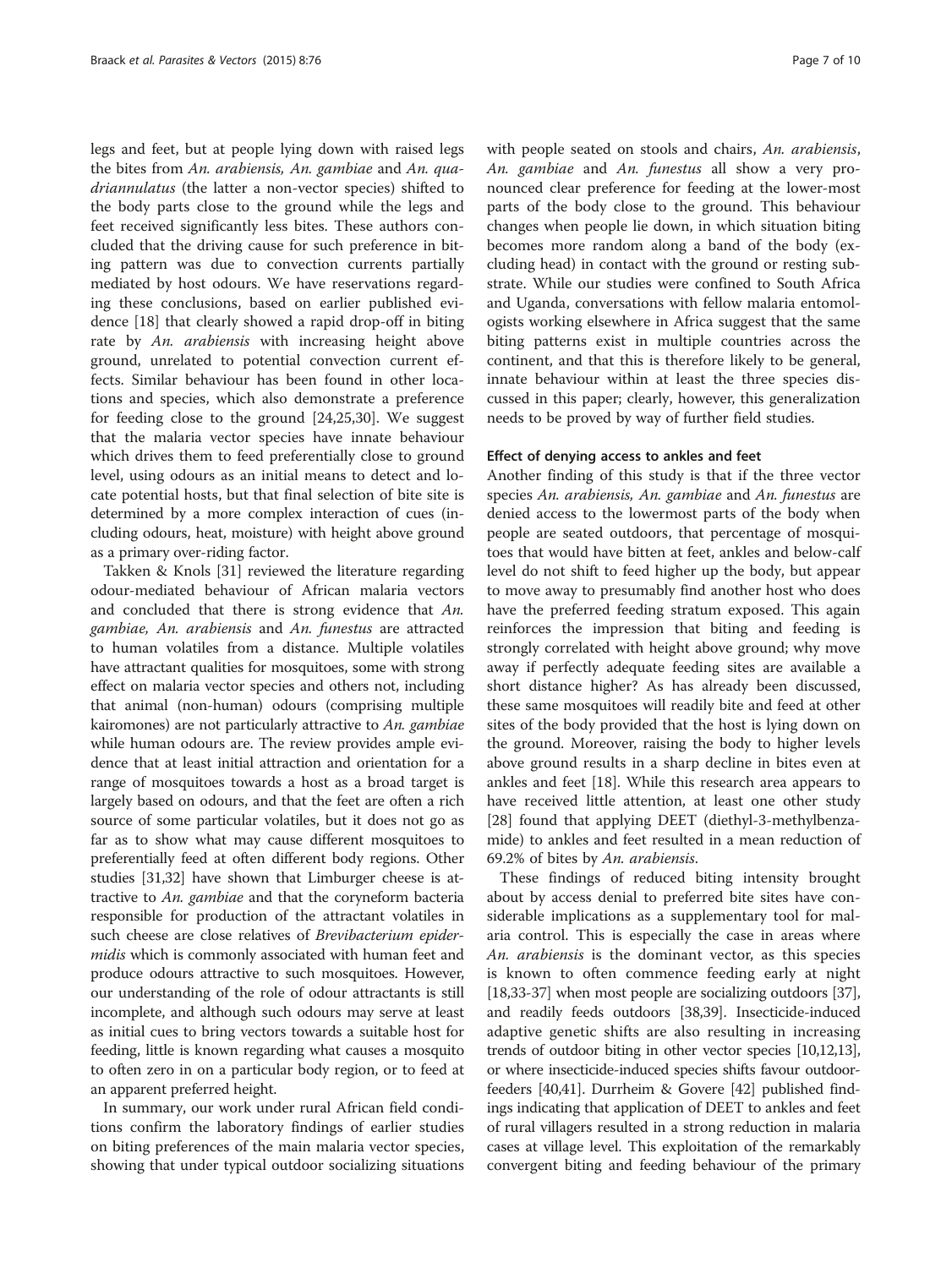vector species holds potential for large scale application for improved malaria control; there is considerable opportunity presented here for entrepreneurial development of aesthetically appealing yet inexpensive repellent-impregnated anklets or sandals, which can be handed out or inexpensively purchased by rural inhabitants, in the same way as LLINs are supplied/purchased.

# Other biting attributes contributing to increased risk of malaria infection

It is often stated that An. gambiae and An. funestus are predominantly indoor-feeders [[33](#page-9-0),[38](#page-9-0),[43](#page-9-0)-[45\]](#page-9-0), while An. arabiensis has a less definite preference and feeds both indoors and outdoors [[35,38,45\]](#page-9-0). The results from this study suggest that in the north-central Uganda populations of An. gambiae and An. funestus, these two species readily feed both indoors and outdoors; although an apparent majority of bites occurred indoors (67% An. gambiae and 72% An. funestus), this difference is not statistically significant (P = 0.058). Sinka *et al.* [[45\]](#page-9-0) collate findings from studies in recent decades, showing that An. gambiae in fact bites almost as much outdoors as indoors. Similarly, the oft-repeated statement that An. funestus has a preference for indoor-feeding [\[45](#page-9-0)] is not absolute, and that a significant percentage of bites occur outdoors [\[13](#page-8-0),[14,](#page-8-0)[35,46](#page-9-0)].

Perhaps more important however, is what time of night these mosquitoes prefer to bite. Rural people living in rural settings in malaria-endemic regions of Africa in most cases eat and socialize outdoors in the evening, retiring indoors to sleep mostly by 21 h00 to 22 h00 [[33,35,37](#page-9-0),[39\]](#page-9-0), and commonly have exposed lower legs unprotected from mosquito bites (Braack, pers obs). Studies have shown that An. arabiensis in many locations will commence feeding outdoors in very early evening already [\[18](#page-8-0),[33,36,37](#page-9-0)] while An. gambiae and An. funestus tend to commence feeding later at night [[44,45](#page-9-0)] when most people have turned indoors. Peak feeding periods when biting is most intense varies considerably in An. arabiensis: In some countries or geographic sub-regions this species has a biting peak well before midnight [\[36](#page-9-0),[37,39\]](#page-9-0), but elsewhere is most intense in the middle hours of the night [[34,35](#page-9-0)] or in the very early hours of the morning near dawn [[18,](#page-8-0)[33](#page-9-0)]. Most studies report An. gambiae to have biting peaks somewhere between late at night to the early hours of the morning [[33,39,44-48](#page-9-0)], although it may vary and even peak during the first half of the night in some lo-cations [[48\]](#page-9-0). A similar pattern of biting occurs in  $An$ funestus, with a biting peak mostly reported between midnight and early morning [[33,44-47,49-54](#page-9-0)]. It would therefore appear that the risk of malaria infection in early evening is primarily from An. arabiensis biting at ankles and feet, whereas indoors the risk is from all three species biting later at night and especially early morning and especially at people sleeping at floor level [Braack, unpublished data].

The generalized situation outlined above appears to be becoming more fluid as insecticide pressure from IRS and ITN's is selecting for populations which are increasingly outdoor feeding [[10,12,13,](#page-8-0)[40](#page-9-0),[41](#page-9-0)] and to a time when people are available outdoors [\[14](#page-8-0)[,48](#page-9-0)]. Collectively, these findings should be cause for concern regarding current heavy emphasis on continental-scale malaria control which relies largely on indoor vector control (IRS, ITN's) with hardly any effort aimed at reducing outdoor biting and outdoor infection risk.

## Conclusions

Malaria remains one of the biggest health challenges in Africa, and the single biggest cause of early childhood mortality. Efforts to address this challenge are focussed largely on vector control. Such vector control relies almost exclusively on indoor strategies such as IRS and ITN's. Hardly any attention is given to outdoor infection through outdoor biting. Because three of the main malaria vectors all show a strong preference for biting at very low levels close to the ground, and most people in rural settings of Africa socialize in evening with bare or at best only partially covered lower legs, this predisposes them to being bitten by vectors, and also in very early hours of the morning when women typically emerge to tend to fires and other domestic chores, at a time when vector biting intensity is often at its most intense. Additionally, bed nets are often reserved for use by older persons, whereas young children sleep on the floor without bed nets. In such cases the children are doubly at risk, by not having bed nets and sleeping at a level where most of the biting is targeted.

In summary, the ramifications of our findings include that:

- discouraging access to lower limbs (achievable either by plastic bags or repellent-impregnated anklets and/or sandals or wearing trousers, socks and shoes) at seated or standing people in evening can achieve a major reduction in biting intensity by malaria vector mosquitoes.
- people sleeping at floor level bear a disproportionate risk of being bitten at night because this is the preferred height for feeding by the main vector species; many children in Africa appear to sleep on the floor unprotected by bed nets (Braack, pers. obs.) and this must surely contribute to the higher incidence of malaria amongst young children.
- opportunity exists for the development of inexpensive repellent-impregnated anklets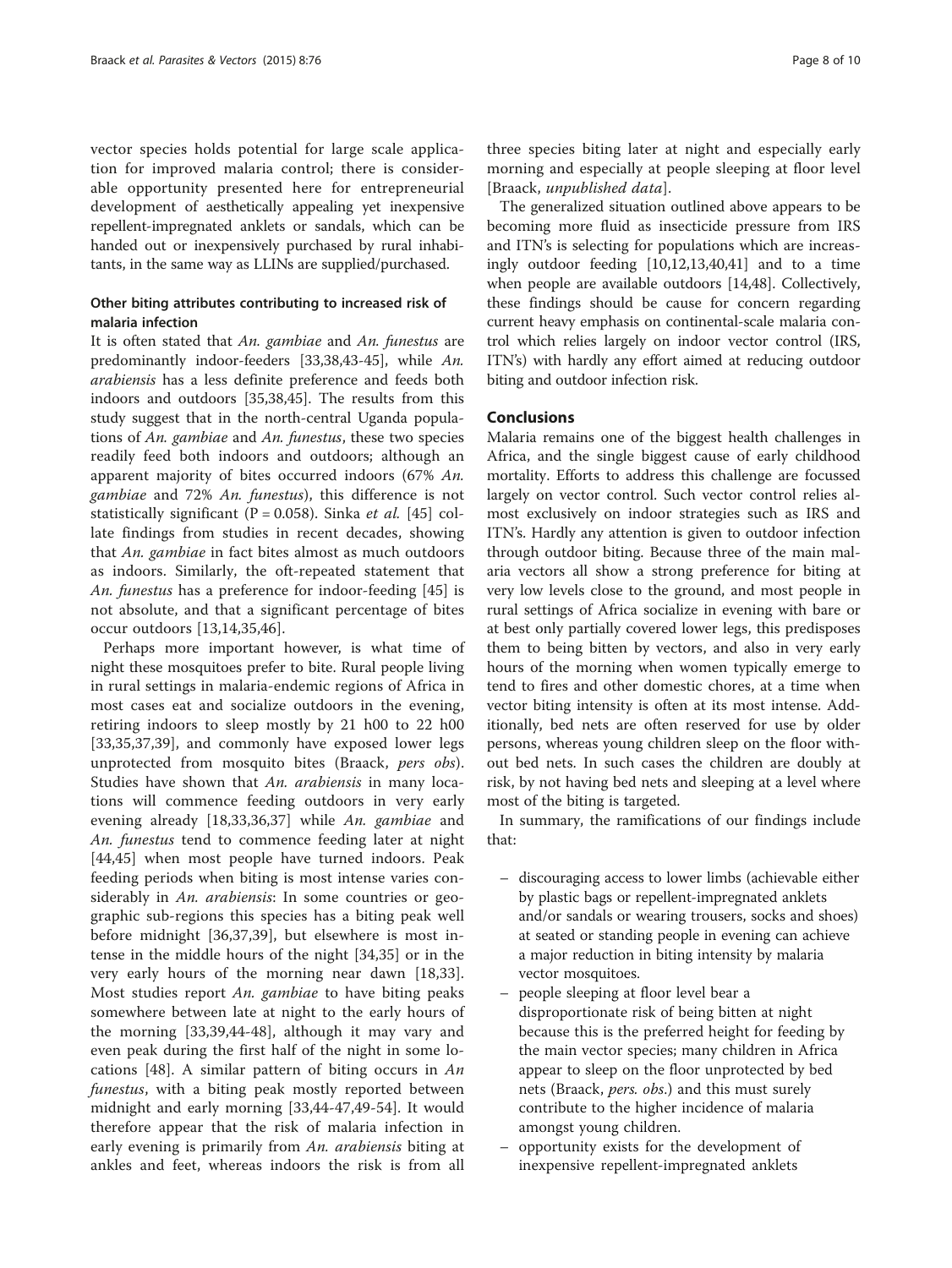<span id="page-8-0"></span>and/or sandals to discourage vectors feeding at lower legs under outdoor conditions at night. Equally important would be to encourage the use of bed nets for children sleeping at floor level, or providing them with repellent impregnated blankets or sheets.

#### **Abbreviations**

HLC: Human Landing Catches, of mosquitoes arriving to feed at humans; IRS: Indoor Residual Spraying, of household walls with insecticide; ITN's: Insecticide Treated Nets.

#### Competing interests

The authors declare that they have no competing interests.

#### Authors' contributions

LB conceived of and designed the study, led the field studies and wrote the first draft manuscript. MC, RH, LLK, AG, GM, ADH, MO and IK contributed to various parts of data acquisition and manuscript development, RH, GM and LK were responsible for molecular genetic analyses, while PB did the statistical analyses. All authors read and approved the final version of the manuscript.

#### Acknowledgements

We thank South African National Parks for permission to work at Malahlapanga, the staff of the Uganda National Malaria Control Programme for generous logistical and field support, and the villagers in Uganda for their patience and friendly participation in this work. The Zoonoses Research Unit of the University of Pretoria provided laboratory space and general support. This project was funded by a grant from the Bill & Melinda Gates Foundation through the Grand Challenges Explorations initiative.

#### Author details

<sup>1</sup> Centre for Sustainable Malaria Control, University of Pretoria, Pretoria, South Africa. <sup>2</sup> Zoonoses Research Unit, University of Pretoria, Pretoria, South Africa.<br><sup>3</sup> Mits Besearch Institute for Malaria. Eaculty of Health Sciences, University of <sup>3</sup>Wits Research Institute for Malaria, Faculty of Health Sciences, University of the Witwatersrand, Johannesburg, South Africa. <sup>4</sup>Vector Control Reference Unit, Centre for Opportunistic, Tropical and Hospital Infections, National Institute for Communicable Diseases, National Health Laboratory Service, Johannesburg, South Africa. <sup>5</sup>Avima (Pty) Ltd, 18 Aschenberg Street, Chamdor, Gauteng, South Africa. <sup>6</sup>Centre for Biodefence and Emerging Infectious Diseases, The University of Texas Medical Branch, Galveston, TX, USA.<sup>7</sup> Centre for Sustainable Malaria Control, University of Pretoria, Pretoria, South Africa. <sup>8</sup>National Malaria Control Programme, Kampala, Uganda.

#### Received: 26 August 2014 Accepted: 21 January 2015 Published online: 04 February 2015

#### References

- 1. Roll Back Malaria Partnership. The global malaria action plan for a malaria free world. 2008. Geneva: RBM. Available: [http://www.rollbackmalaria.org/](http://www.rollbackmalaria.org/gmap/gmap.pdf) [gmap/gmap.pdf](http://www.rollbackmalaria.org/gmap/gmap.pdf).
- 2. Bill & Melinda Gates Foundation Malaria Forum Day 2 transcript. 17-10-2007. Available: [http://www.gatesfoundation.org/speeches-commentary/Pages/](http://www.gatesfoundation.org/speeches-commentary/Pages/melinda-french-gates-2007-malaria-forum.aspx) [melinda-french-gates-2007-malaria-forum.aspx](http://www.gatesfoundation.org/speeches-commentary/Pages/melinda-french-gates-2007-malaria-forum.aspx).
- 3. Alonso LA, Brown G, Aravelo-Herrera M, Binka F, Chitnis C, Collins F, et al. A research agenda to underpin malaria eradication. PLoS Med. 2011;8(1):1–8.
- 4. WHO. World Malaria Report 2013. Geneva, Switzerland: World Health Organization; 2013. xxviii + 254pp.
- 5. Alonso PL, Tanner M. Public health challenges and prospects for malaria control and elimination. Nat Med. 2013;19(2):150–5.
- 6. Noor AM, Kinyoki DK, Mundia CW, Kabaria CW, Mutua JW, Alegana VA, et al. The changing risk of Plasmodium falciparum malaria infection in Africa: 2000–10: a spatial and temporal analysis of transmission intensity. Lancet. 2014;383:1739–47.
- Kawada H, Ohashi K, Dida GO, Sonye G, Njenga SM, Mwandawiro C, et al. Insecticidal and repellent activities of pyrethroids to the three major pyrethroid-resistant malaria vectors in western Kenya. Parasit Vectors. 2014;7:208. [http://www.parasitesandvectors.com/content/7/1/208.](http://www.parasitesandvectors.com/content/7/1/208)
- Ranson H, Abdallah H, Badolo A, Guelbeogo WM, Kerah-Hinzoumbe C, Yangelbe-Kalnone E, et al. Insecticide resistance in Anopheles gambiae: data from the first year of a multi-country study highlight the extent of the problem. Malaria J. 2009;8:299. doi: 10.1186/1475-8-299.
- 9. Protopopoff N, Matowo J, Malima R, Kavishe R, Kaaya R, Wright A, et al. High level of resistance in the mosquito Anopheles gambiae to pyrethroid insecticides and reduced susceptibility to bendiocarb in north-western Tanzania. Malaria J. 2013;12:149. [http://www.malariajournal.com/content/](http://www.malariajournal.com/content/12/1/149) [12/1/149](http://www.malariajournal.com/content/12/1/149).
- 10. Gatton ML, Chitnis N, Churcher T, Donnelly MJ, Ghani AC, Godfray HCJ, et al. The importance of mosquito behavioural adaptations to malaria control in Africa. Evolution. 2013;67(4):1218–30.
- 11. Killeen GF. A second chance to tackle African malaria vector mosquitoes that avoid houses and don't take drugs. Am J Trop Med Hyg. 2013;88(5):809–16.
- 12. Reddy MR, Overgaard HJ, Abaga S, Reddy VP, Caccone A, Kiszewski AE, et al. Outdoor host seeking behaviour of Anopheles gambiae mosquitoes following initiation of malaria vector control on Bioko Island, Equatorial Guinea. Malaria J. 2011;10:184.
- 13. Russell TL, Govella NJ, Azizi S, Drakeley CJ, Kachur SP, Killeen GF. Increased proportions of outdoor feeding among residual malaria vector populations following increased use of insecticide-treated nets in rural Tanzania. Malaria J. 2011;10:80.
- 14. Sougoufara S, Diedhiou SM, Doucoure S, Diagne N, Semeben PM, Harry M, et al. Biting by Anopheles funestus in broad daylight after use of long-lasting insecticidal nets: a new challenge to malaria elimination. Malaria J. 2014;13:125. [http://www.malariajournal.com/content/13/1/125.](http://www.malariajournal.com/content/13/1/125)
- 15. Beier JC, Keating J, Githure JI, Macdonald MB, Impoinvil DE, Novak RJ. Integrated vector management for malaria control. Malaria J. 2008;7 Suppl 1:S4.<http://www.malariajournal.com/content/7/SI/S4>.
- 16. Cotter C, Sturrock HJW, Hsiang MS, Liu J, Phillips AA, Hwang J, et al. The changing epidemiology of malaria elimination: new strategies for new challenges. Lancet. 2013;382:900–11.
- 17. Greenwood B, Koram K. Malaria control in Africa: progress but still much to do. Lancet. 2014;383(9930):1703–4.
- 18. Braack L, Coetzee M, Hunt RH, Biggs H, Cornel A, Gericke A. Biting pattern and host-seeking behaviour of Anopheles arabiensis (Diptera: Culicidae) in northeastern South Africa. J Med Entomol. 1994;31(3):333–9.
- 19. Coetzee M, Hunt RH, Wilkerson R, Della Torre A, Coulibaly MB, Besansky NJ. Anopheles coluzzii and Anopheles amharicus, new members of the Anopheles gambiae complex. ZooTaxa. 2013;3619(3):246–74.
- 20. Knols BGJ. Odour-mediated host-seeking behaviour of the Afro-tropical malaria vector Anopheles gambiae Giles. University of Wageningen, The Netherlands: Doctoral thesis; 1996.
- 21. Haddow AJ. The mosquitoes of Bwamba county, Uganda. II. Biting activity with special reference to the influence of microclimate. B Entomol Res. 1946;36:33–73.
- 22. Self LS, Abdulcader MHM, Tun MM. Preferred biting sites of Culex pipiens fatigans on adult Burmese males. B World Health Organ. 1969;40:324–7.
- 23. Haddow AJ. Observations on the biting habits of African mosquitoes in the genus Eretmapodites Theobald. B Entomol Res. 1956;46:761–72.
- 24. Charlwood JD, Paru R, Dagoro H. Raised platforms reduce mosquito bites. T Roy Soc Trop Med H. 1984;78:141–2.
- 25. Charlwood JD, Pinto J, Ferrara PR, Sousa CA, Ferreira C, Gil V, et al. Raised houses reduce mosquito bites. Malaria J. 2003;2:45. [http://www.](http://www.malariajournal.com/content/2/1/45) [malariajournal.com/content/2/1/45](http://www.malariajournal.com/content/2/1/45).
- 26. Gillies MT, Wilkes TJ. The vertical distribution of some West African mosquitoes (Diptera, Culicidae) over open farmland in a freshwater area of The Gambia. B Entomol Res. 1976;66:5–15.
- 27. Snow WF, Wilkes TJ. Age composition and vertical distribution of mosquito populations in The Gambia, West Africa. J Med Entomol. 1977;13:507–13.
- 28. Govere J, Braack LEO, Durrheim DN, Hunt RH, Coetzee M. Repellent effects on Anopheles arabiensis biting humans in Kruger Park, South Africa. Med Vet Entomol. 2001;15(3):287–92.
- 29. Dekker T, Takken W, Knols BGJ, Bouman E, van de Laak S, de Bever A, et al. Selection of biting sites on a human host by Anopheles gambiae s.s. An. arabiensis and An. quadriannulatus. Entomol Exp Appl. 1998;87:295–300.
- 30. Habtewold T. Interaction between Anopheles, cattle and human: exploration of the effects of various cattle management practices on the behaviour and control of Anopheles arabiensis in Ethiopia. University of Greenwich, UK: PhD thesis; 2005.